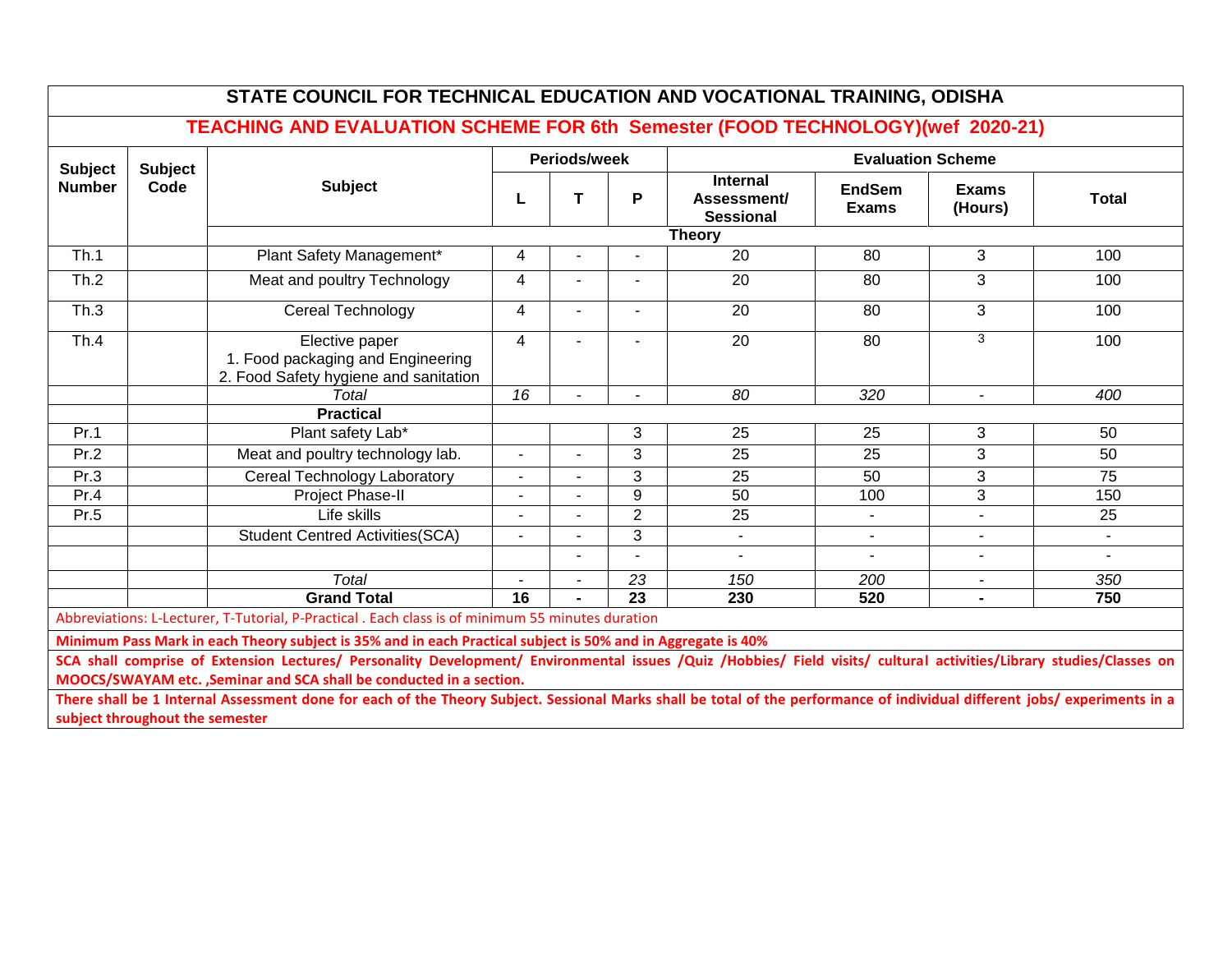## **Th1. PLANT SAFETY MANAGEMENT**

| Name of the Course: Diploma in Chemical Engineering |         |                                       |                 |
|-----------------------------------------------------|---------|---------------------------------------|-----------------|
| Course Code                                         |         | Semester                              | 6 <sup>th</sup> |
| <b>Total Periods</b>                                | 60      | Examination                           | 3 hours         |
| Theory Periods:                                     | 4P/Week | Class Test Marks:                     | 20              |
| Maximum Marks:                                      | 100     | <b>End Semester Examination Marks</b> | 80              |

#### **Common to Chemical, Biotechnology & Food Technology**

#### *A.* **Rationale**:

The present day industrial environment demands increased production, high efficiency, control of cost, stringent quality control. The production processes have become complex and capital intensive. To meet such needs of industries, the subject of safety, health and environment (S,H and E) has attained significance importance. Today safety is an integral part of any industry. The engineers are therefore expected to have firsthand knowledge of this subject.

#### **B. OBJECTIVES:**

On completion of study of Plant Safety Management the student will be able to understand

- 1. Concept of safety management
- 2. Safe working practice
- 3. Use of Personal Protective Equipment
- 4. Fire Prevention & can do Fire Fighting.
- 5. Understand Chemical Hazards, Mechanical Hazards, Electrical Safety, Electrical Shocks

#### **C**. **Topic Wise Distribution of Periods**

| SL. No. | Topics                                                  | Period |
|---------|---------------------------------------------------------|--------|
|         | Introduction to Industrial safety management            | 08     |
|         | Safe working practice                                   | 10     |
|         | <b>Personal Protective Equipment</b>                    | 08     |
|         | Fire Prevention & Fire Fighting                         | 08     |
| 5       | <b>Chemical Hazards</b>                                 | 10     |
| 6       | Electrical Safety, Electrical Shocks & their prevention | 10     |
|         | <b>Mechanical Hazards</b>                               | 06     |
|         | Total                                                   | 60     |

#### **D. COURSE CONTENT**

#### **Chapter 1.0 INTRODUCTION TO INDUSTRIAL SAFETY MANAGEMENT**

- 1.1 Fundamental of safety
- 1.2 Unsafe act and unsafe condition
- 1.3 Integration of Safety, Health and Environment
- 1.4 Objective and principle of Safety Management
- 1.5 Terms and definition used in safety management
- 1.6 Classification of accidents

#### **Chapter 2.0 SAFE WORKING PRACTICE**

- 2.1 Good Housekeeping practice
- 2.2 Work place safety
- 2.3 Safe working environment
- 2.4 Spot a hazard to stop an accident
- 2.4 Precaution in use of ladder
- 2.5 Safety instruction during maintenance
- 2.6 Safety measures during handling of compressed system, cylinders and painting **Equipments**
- 2.7 Permit to work system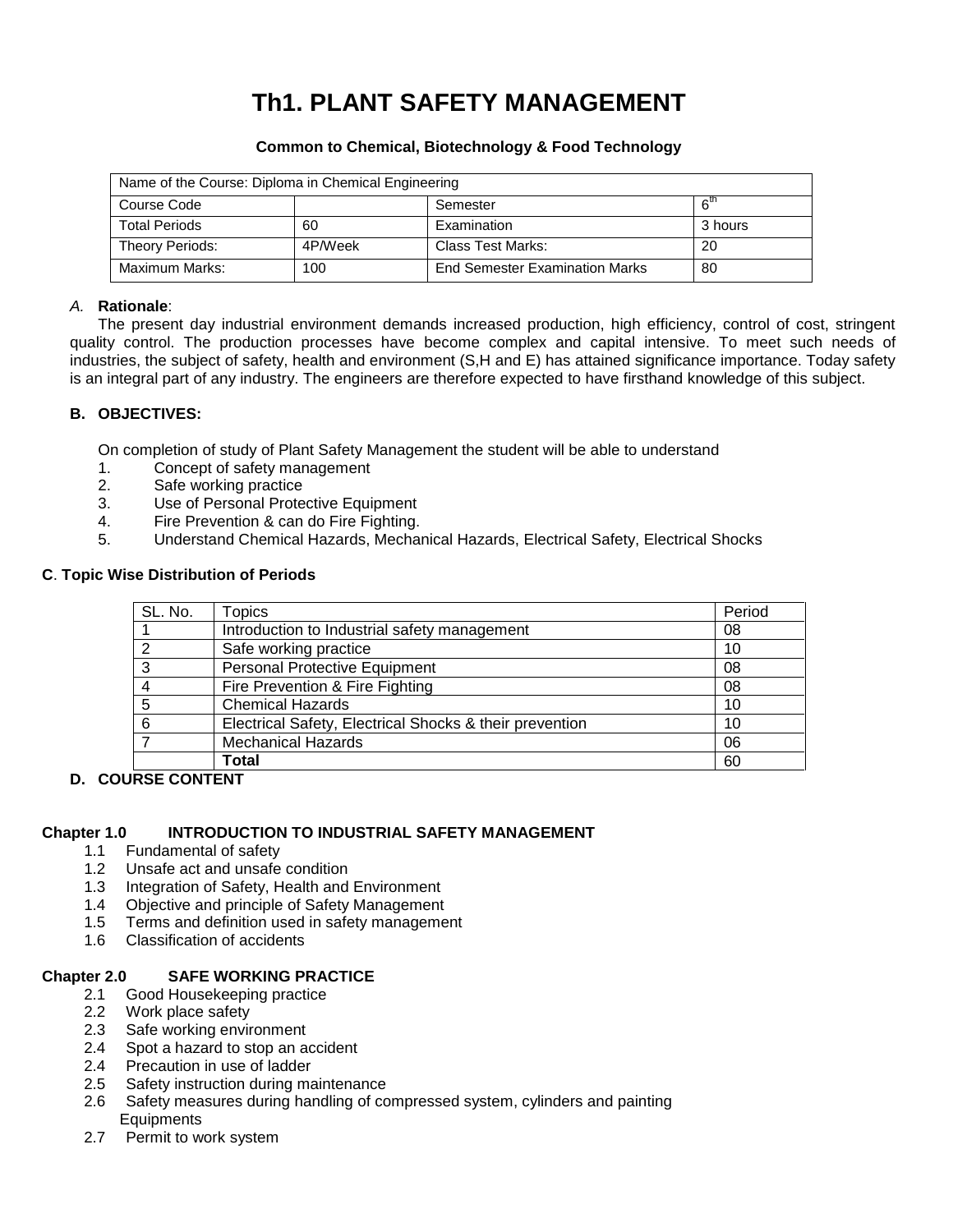#### **Chapter 3.0 PERSONAL PROTECTIVE EQUIPMENTS (PPE)**

- 3.1 Requirement of personal protective equipment
- 3.2 Classification of Hazards<br>3.3 Personal protective equip
- Personal protective equipments for different parts of body
- 3.4 Guideline to use personal protective equipment

#### **Chapter 4.0 FIRE PREVENTION AND FIRE FIGHTING**

- 4.1 Fundamentals of fire, elements of fire.
- 4.2 Terms and definition in Fire Management.
- 4.3 Classification of fire and fire extinguishing technique
- 4.4 Causes of fire and its prevention
- 4.5 Different types of fire extinguisher and their application
- 4.6 Precaution for prevention of fire

#### **Chapter 5.0 CHEMICAL HAZARDS**

- 5.1 Classification of Chemical Hazards
- 5.2 Factors influencing effects of toxic chemicals
- 5.3 Terms related to concentration level as per industrial hygiene norm
- 5.4 Control measure for Chemical hazards

#### **Chapter 6.0 ELECTRICAL SAFETY, ELECTRICAL SHOCK AND THEIR PREVENTION**

- 6.1 Introduction to electrical safety
- 6.2 Precaution and safety in use of electricity
- 6.3 Electrical hazards in Industrial system
- 6.4 Safety provision to prevent electrical hazards

- **Chapter 7.0 MECHANICAL HAZARDS**  Sources of mechanical hazards
	- 7.2 Machine Guard and Safety devices
	- 7.3 Pressure hazards and pressure vessel
	- 7.4 Safety measures in use of gas cylinders
	- 7.5 Types of maintenance (example- Breakdown, preventive)

## Syllabus Coverage up to I.A

|       | E. Book Recommended  |                                                                    |                    |  |  |
|-------|----------------------|--------------------------------------------------------------------|--------------------|--|--|
| Sr no | Name of Author       | Title of Book                                                      | Name of Publisher  |  |  |
|       | R.K. Jain, Sunil Rao | Health<br>Industrial<br>safety<br>and<br><b>Environment System</b> | Khanna Publication |  |  |
|       | Tarafdar&Tarafdar    | <b>Industrial Safety Management</b>                                | Dhanpat Ray & Sons |  |  |
|       | Amit Gupta           | Industrial, safety and Environment                                 | Laxmi Publication  |  |  |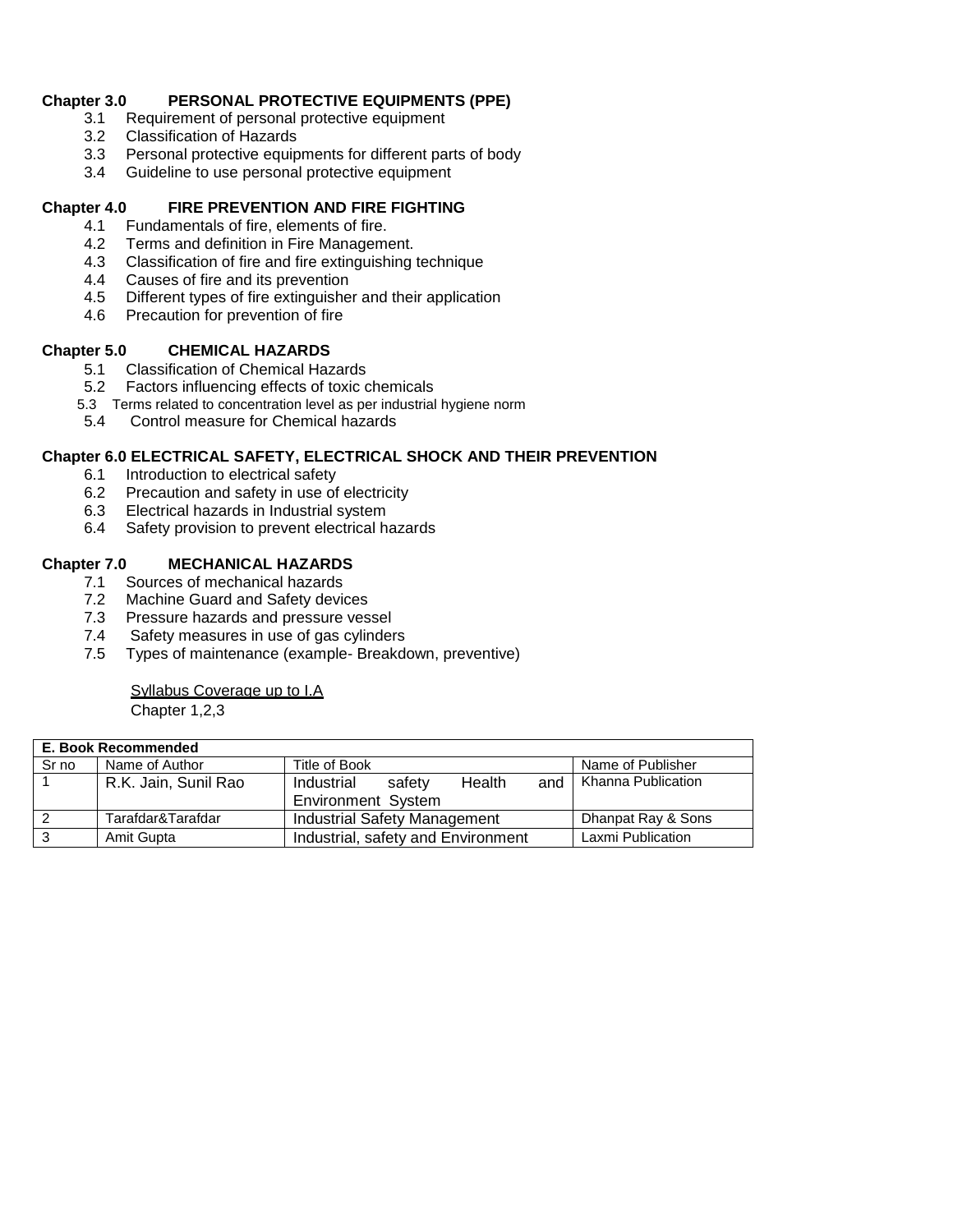## **Th2. MEAT AND POULTRY TECHNOLOGY**

| Theory: 4 Periods per Week | Internal Assessment:           | 20 Marks  |
|----------------------------|--------------------------------|-----------|
| Total periods:60 Periods   | Term End Examination: 80 Marks |           |
| Examination: 3 Hours       | Total Marks:                   | 100 Marks |

#### *A.* **Rationale**:

The present day industrial environment demands increased production, high efficiency, control of cost, stringent quality control. The production processes have become complex and capital intensive. To meet such needs of industries, the subject of safety, health and environment (S,H and E) has attained significance importance. Today safety is an integral part of any industry. The engineers are therefore expected to have firsthand knowledge of this subject.

#### **B. OBJECTIVES:**

In global meat production poultry meat is taking the second place after pork. Due to its widespread availability and popularity andits mostly very competitive production cost, poultry meat has an increasing share as a raw material in processed meat. Turkey and chicken meat is very suitable for further processing purposes. Poultry meat is of higher nutritive value than that of other red meats, because of its higher protein content and better digestibility.

#### **C. Topic Wise period distribution**

| <b>Content</b>                    | <b>Periods</b> |
|-----------------------------------|----------------|
| 1.0 Introduction                  | 05             |
| 2.0 Plant layout and slaughtering | 15             |
| 3.0 Quality of fresh meat         | 15             |
| 4.0 Egg                           | 10             |
| 5.0 Poultry                       | 08             |
| 6.0 Spoilage and preservation     | 07             |
| Total                             | 60             |

#### **Course Content**

#### **CHAPTER- 1 Introduction**

- 1.1 Study the development of meat and poultry industries in india
- 1.2 Study their role in national economy

#### **CHAPTER-2Plant layout and slaughtering**

- 2.1 location, layout and structure of a slaughter house and poultry processing plant
- 2.2 Pre-slaughter care, anti and post martem inspection and kinds of animal/poultryslaughter
- 2.3Slaughtering and dressing of animal/poultry meats
- 2.4 Classify meat(wholesale, retail, special cuts)

#### **CHAPTER-3 Quality of fresh meat**

- 3.1 Factors affecting quality
- 3.2 Criteria to assess quality
- 3.3 Food value and chemical composition of meat
- 3.4 Bio-chemical changes in meat after slaughter leading to rigor mortis, aging, and tenderisation of meat
- 3.5 Meat additives and adulterants
- 3.6 Meat Products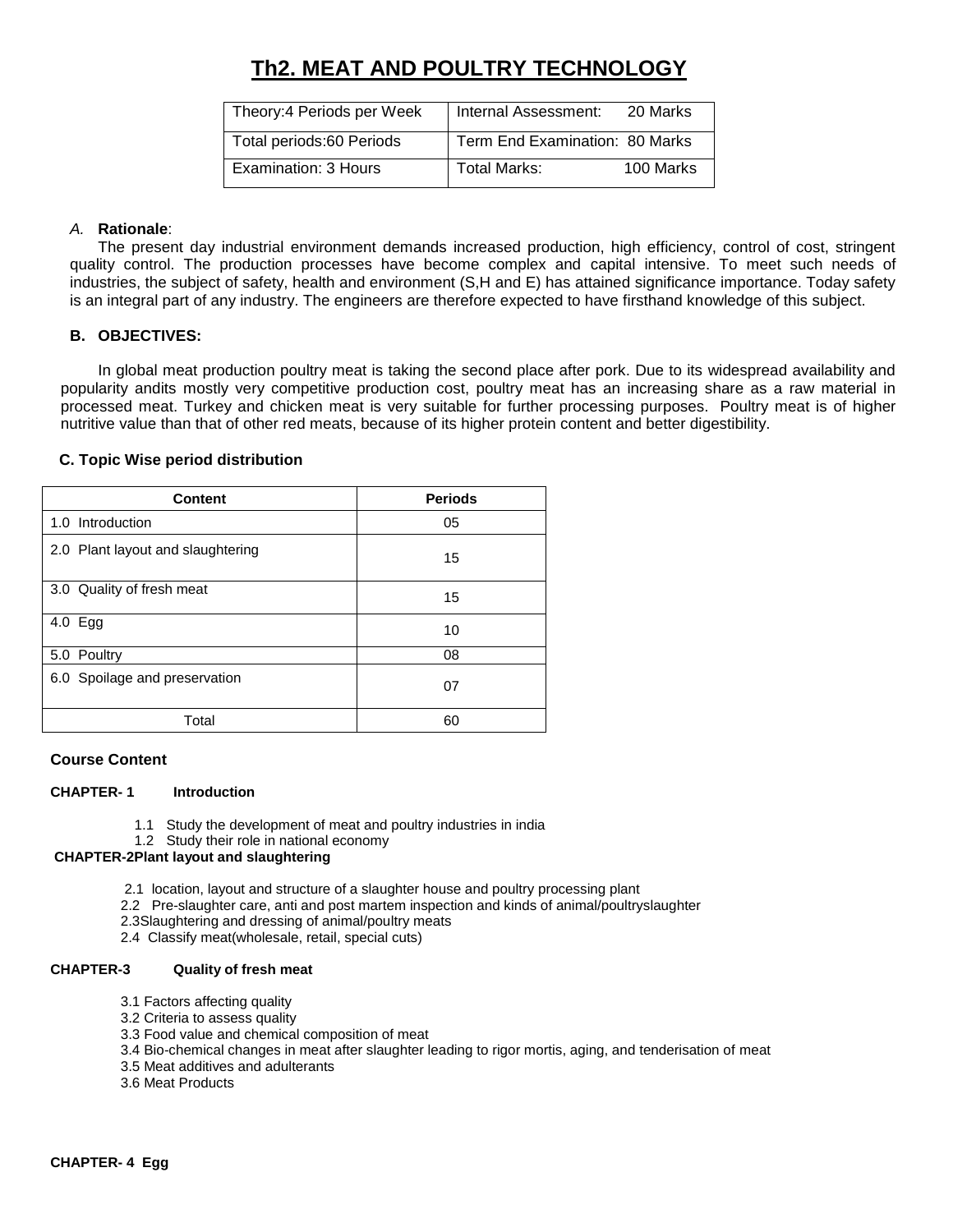- 4.1 Structure and composition
- 4.2 Egg quality
- 4.3 Egg Processing
- 4.4 Effect of heat on egg proteins
- 4.5 Egg foams
- 4.6 Egg Products

#### **CHAPTER-5 Poultry**

- 5.1Classification
- 5.2 Poultry Processing
- 5.3 Composition and nutritive value
- 5.4 Poultry cooking

#### **CHAPTER -6 Spoilage and preservation**

- 6.1 Contamination, spoilage in general
- 6.2 Method of preservation of meat and poultry products (low temp, high temp, curing, smoking, antibiotics, radiation

etc)

### **Syllabus Coverage up to I.A**

| E. Book Recommended |                |                              |                   |  |
|---------------------|----------------|------------------------------|-------------------|--|
| Sr no               | Name of Author | Title of Book                | Name of Publisher |  |
|                     | Mauntney       | <b>Poultry Products Tech</b> | AVI               |  |
|                     | Lavie          | Meat hand book               | AVI               |  |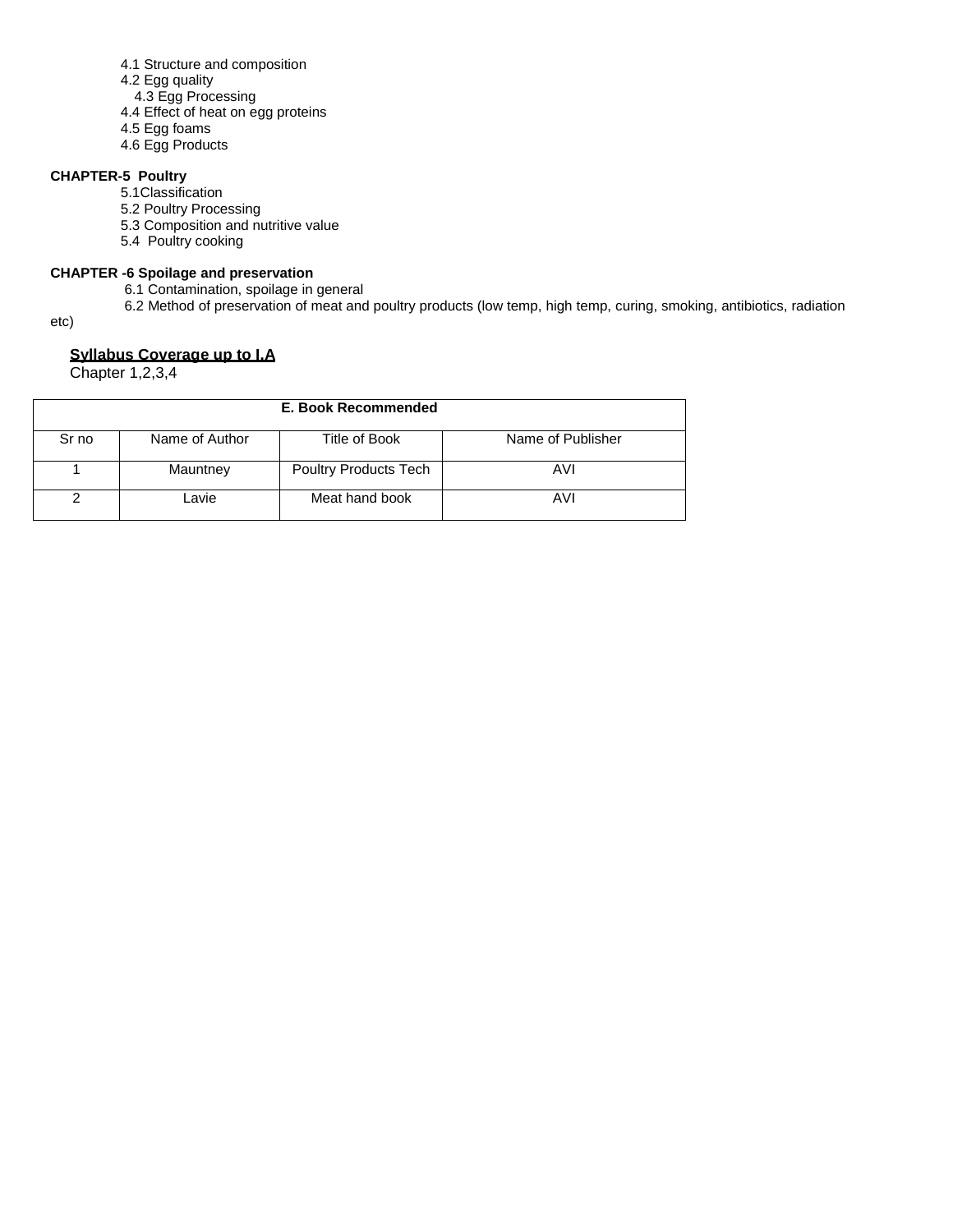## **Th3. CEREAL TECHNOLOGY**

| <b>Theory:4 Periods per Week</b> | <b>Internal Assessment:</b>           | 20 Marks  |
|----------------------------------|---------------------------------------|-----------|
| <b>Total periods:60 Periods</b>  | <b>Term End Examination: 80 Marks</b> |           |
| <b>Examination: 3 Hours</b>      | <b>Total Marks:</b>                   | 100 Marks |

#### **A. RATIONAL**

India is a most populated country with rich in production of cereal grains. The processing of cereal grains is necessary to reach the needy. The student after completion of know details of the technology of milling , processing, production of bakery and confectionary products.

#### **B. OBJECTIVE**

It is an important and intermediate step in post-production of grain. The basic objective of milling process is to remove the husk and sometimes the bran layers, and produce an edible portion that is free of impurities and in the form of a powder with varying particle size.

#### **C. Topic wise distribution of periods**

| SI. No. | Topics                               | <b>Periods</b> |
|---------|--------------------------------------|----------------|
|         | Introduction                         | 05             |
| 2.      | <b>Structure</b>                     | 10             |
| 3.      | Milling of cereal grains             | 10             |
| 4.      | Technology of bakery products        | 15             |
| 5.      | Technology of confectionary products | 10             |
| 6.      | Snack food processing                | 10             |
|         | <b>TOTAL</b>                         | 60             |

#### **D. COURSE CONTENT**

#### **1.0 Introduction**

- 1.1 Major cereals in India
- 1.2 Nutritive value of cereals

#### **2.0 Structure**

2.1 Study of structure, varieties and classification of cereal grain such as rice, wheat, sorghum, ragi, corn, barley, bajra etc

### **3.0 Milling of cereal grains**

- 3.1 Milling process such as cleaning, dehusking, polishing, grading, glazing, rice parboiling of rice milling
- 3.2 Wheat milling
- 3.3 Dry milling of corn into grits, coarse mill & flour
- 3.4 Wet milling of corn into starch, gluten, germ oil, cake, corn steep liquor, yellow & white dextrin, corn syrup, dextrose powder and high fructose corn syrup.
- 3.5 Milling of barley, malting, production of syrup, alcohol, beer etc.

#### **4.0 Technology of bakery products**

- 4.1 Function of different ingredients for production of bread, cake, biscuits
- 4.2 Mixing, dough development, sheeting, rounding, proofing, fermentation, baking of bread
- 4.3 Mixing and baking of cake
- 4.4 Mixing, sheeting, baking of biscuit

#### **5.0 Technology of confectionery products**

5.1 Production of confectionery products

#### **6.0 Snacks food processing**

- 6.1 Recent trends in snack food processing
- 6.2 Production of extruded cereal foods
- 6.3 Production of break fast cereal foods
- 6.4 Production of cereal based baby foods
- 6.5 processed foods, convenience foods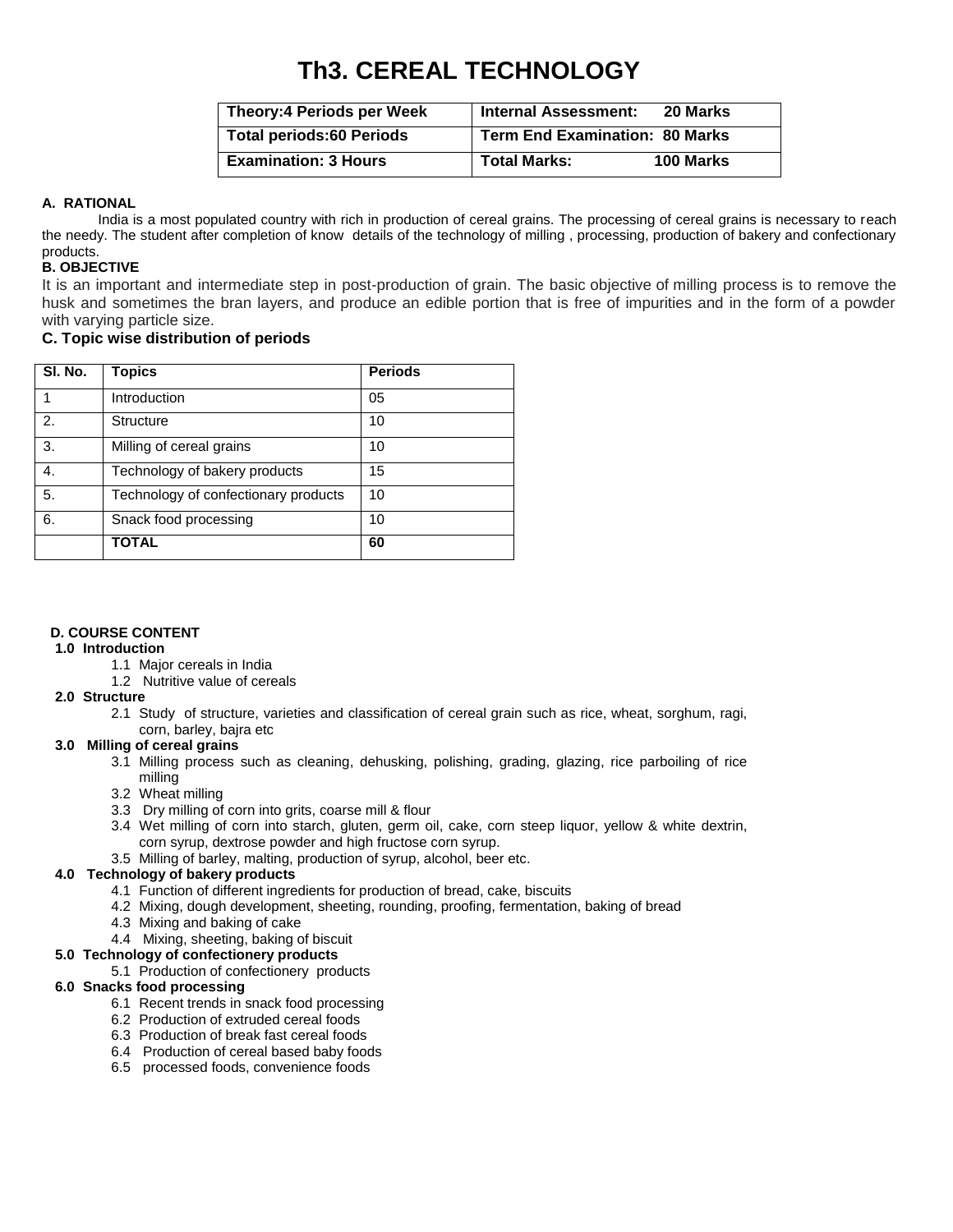#### **Syllabus Coverage up to I.A**

|       | E BOOK Recommended |                                      |             |  |  |
|-------|--------------------|--------------------------------------|-------------|--|--|
| SI No | Author             | Title                                | Publication |  |  |
|       | Kent               | Tech, of cereals and cereal products |             |  |  |
|       | Matz               | Bakery technology and Engg           | AVI         |  |  |
|       | W. J. Fance        | Bread making and flour confectionery | AVI         |  |  |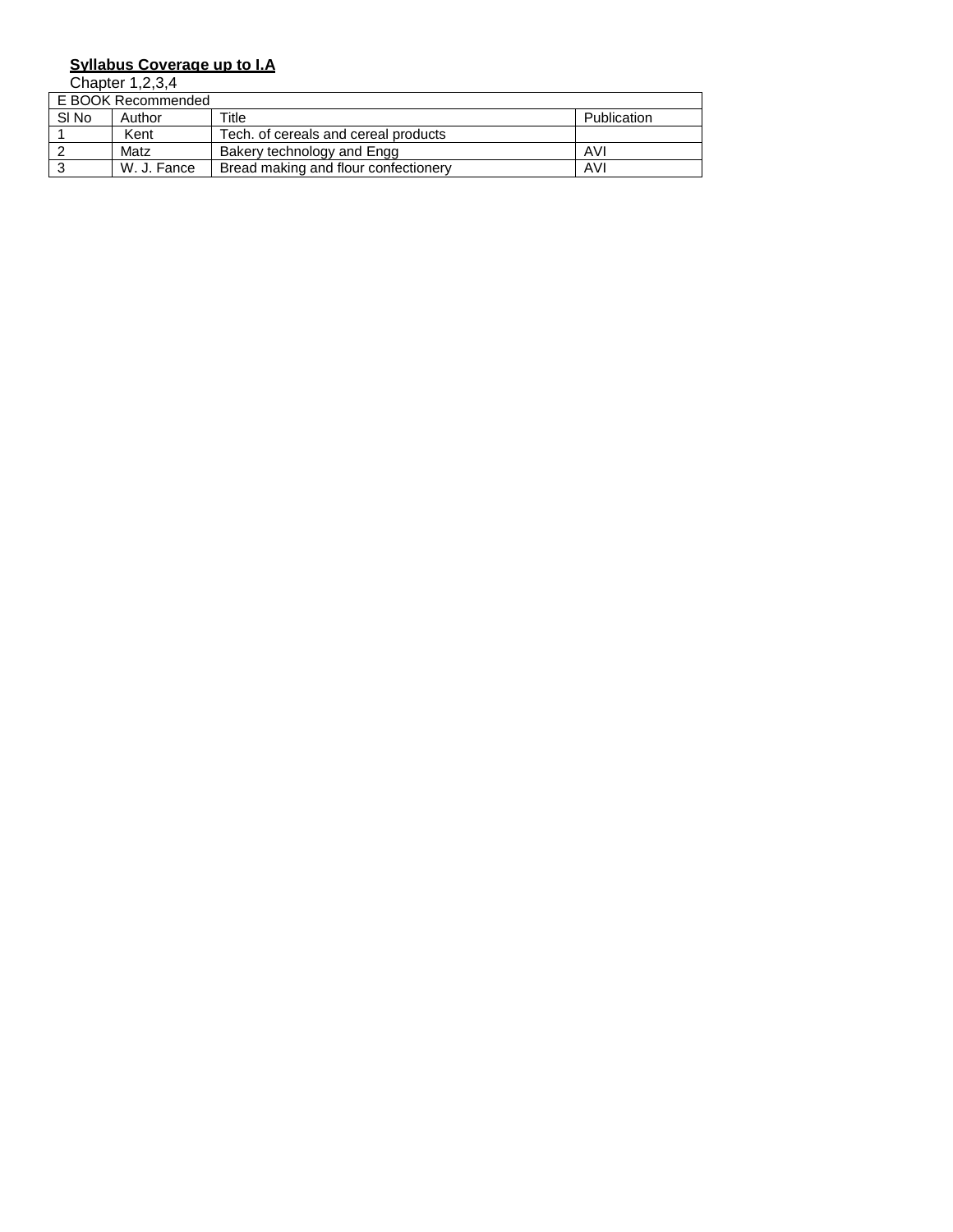## **Th4(a). FOOD PACKAGING & QUALITY CONTROL**

| <b>Theory:4 Periods per Week</b> | <b>Internal Assessment:</b>    | 20 Marks  |
|----------------------------------|--------------------------------|-----------|
| <b>Total periods:60 Periods</b>  | Term End Examination: 80 Marks |           |
| <b>Examination: 3 Hours</b>      | <b>Total Marks:</b>            | 100 Marks |

#### **A. Rationale :**

On completion of the course a student should have the knowledge of importance of food hygiene and sanitation and their effects on the community. They also know the various quality control methods so that any deterioration to any food products can be detected and steps to be taken to neutralise it.

#### **B. Objective:**

Packaging has become high tech; it is no longer just a box or a bag that gets a product into a supermarket and then home onto a consumer's shelf. For most food products, the main objective of food packaging is to ensure the safety of the product and preserve it in good condition for the anticipated shelf life. The package should also minimize product losses (waste) throughout the food handling and distribution chain.

#### **C. Topic wise Distribution**

| SI. No. | <b>Topics</b>                    | <b>Period</b> |
|---------|----------------------------------|---------------|
|         | Introduction                     | 05            |
| 2       | Types of Packaging material      | 15            |
| 3       | Importance of packaging Material | 15            |
|         | Packaging Laws                   | 15            |
| 5       | <b>Quality Control</b>           | 10            |
|         | Total                            | 45            |

#### **D. Course Contents**

#### **CHAPTER1.0 Introduction**

1.0 Concept and functions of packaging.

1.2 Food Protection

#### **CHAPTER 2.0 Types of packaging material**

- 2.1 Packaging materials and manufacturing
- 2.0 Packaging materials testing materials.
- 2.3 Types of failures in food packaging.
- 2.4 Forms of packaging system

#### **CHAPTER 3.0 Importance of packaging material**

- 3.1Packaging and application.
- 3.2Packaging equipment

#### **CHAPTER 4.0 packaging laws**

- 4.1 Laws and regulation on food packaging.
- 4.2 Current and future development in food packaging.

#### **CHAPTER 5.0 Quality Control**

- 5.1 Quality and quality related terminology.
- 5.2 Importance of quality control.
- 5.3 Nutritional quality ( composition of foods), microbial quality, sensory quality.
- 5.4 Evaluate sensory quality of foods, texture of foods, colour of foods and microbial quality.
- 5.5 Food laws, standards, regulations and specifications, HACCP regulations (Hazard analysis critical control point)
- 5.6 Food adulteration.
- 5.7 Prevention of food adulteration.
- 5.8 Study about misbranding.

5.9 Study the executive agencies (ISI,AGMARK (1937),FPO (1955),PFA (1954) , MPO (1974),BIS(1952),CONSUMERS PROTECTION ACT(1986),VANASAPTI CONTROL ORDER(1978),EXPORT QUALITY CONTROL AND INSPECTION ACT(1963).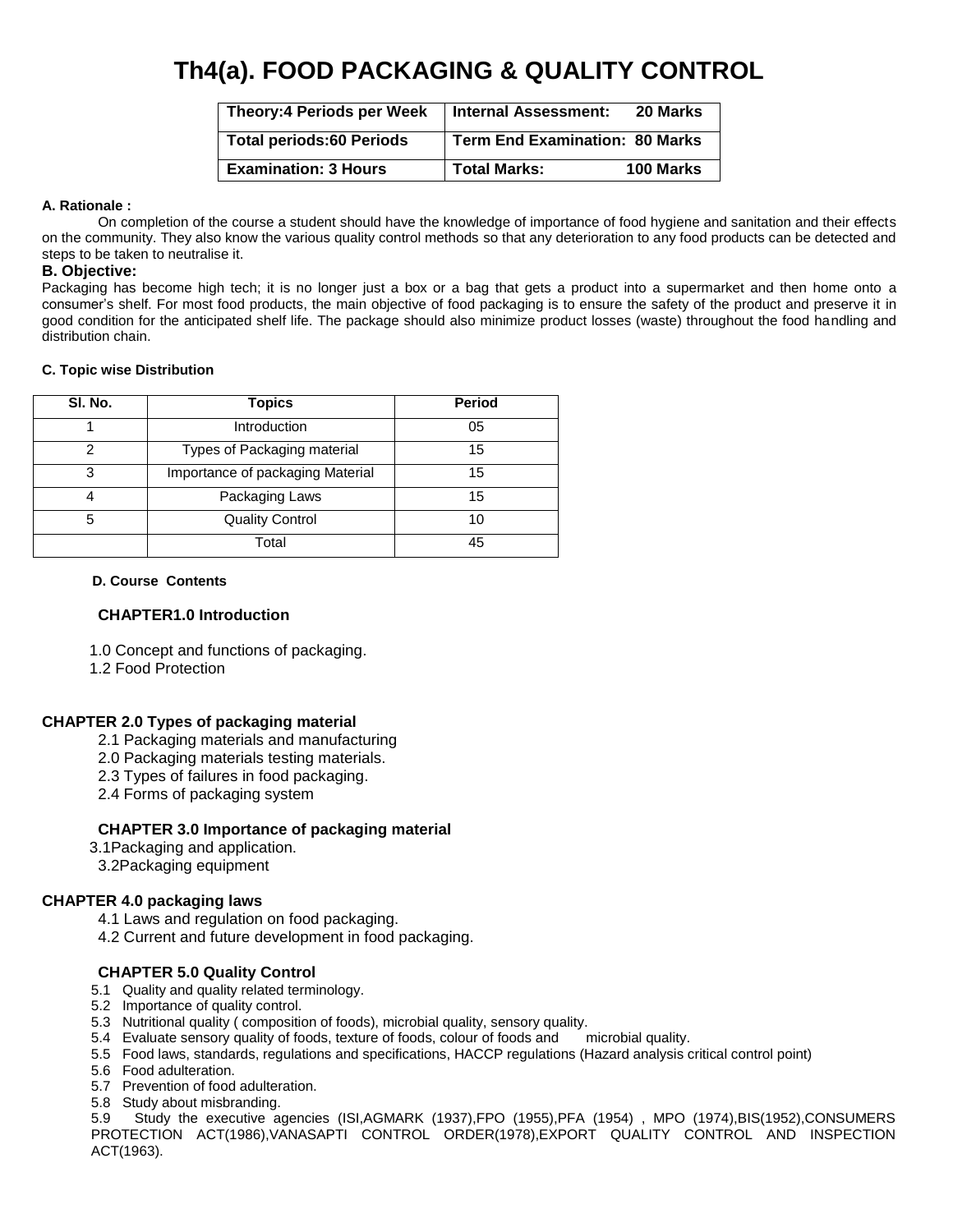#### **Syllabus Coverage up to I.A**

|         | <b>E Book Recommended</b>                                        |                                                              |  |
|---------|------------------------------------------------------------------|--------------------------------------------------------------|--|
| SI. No. | Title                                                            | Authors                                                      |  |
|         | Food Analysis & Quality control                                  | Jacob                                                        |  |
| 2       | Food packaging<br>(principles & practice)                        | Gorden, L Robertson                                          |  |
| 3       | Food Packaging, 2 <sup>nd</sup> edition                          | Blackie academic & professional an imprint of Chaffman& Hall |  |
|         | Handbook of Aseptic processing & packaging<br>$(2^{nd}$ edition) | Jarious.R.D.David,R.H. Graves                                |  |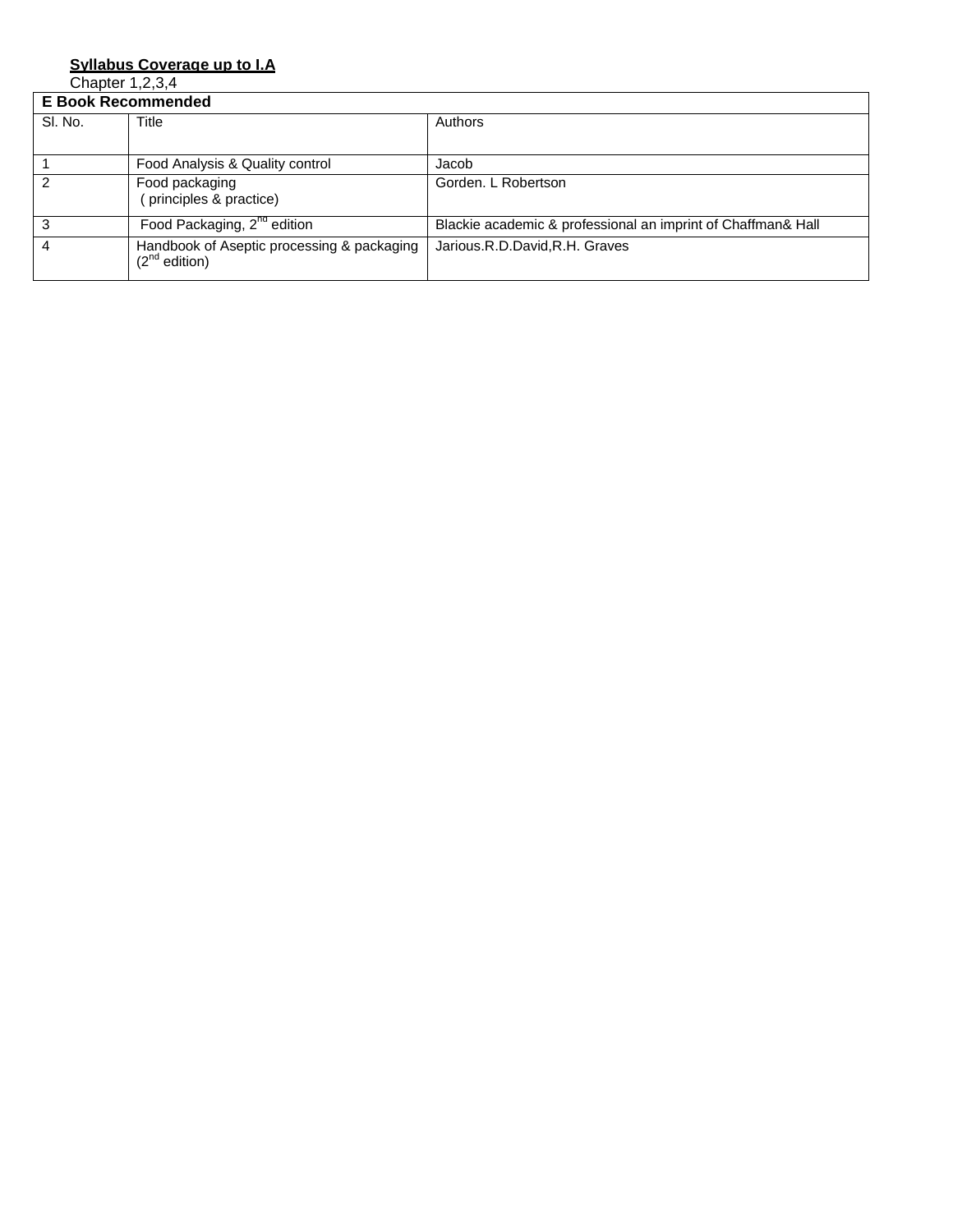## *Th4(b) FOOD SAFETY,HYGINE, SANITATION*

| <b>Theory:4 Periods per</b><br>Week | <b>Internal Assessment:</b>           | 20 Marks  |
|-------------------------------------|---------------------------------------|-----------|
| <b>Total periods:60 Periods</b>     | <b>Term End Examination: 80 Marks</b> |           |
| <b>Examination: 3 Hours</b>         | <b>Total Marks:</b>                   | 100 Marks |

#### **Rationale :**

On completion of the course a student should have the knowledge of importance of food hygiene and sanitation and their effects on the community. They also know the various quality control methods so that any deterioration to any food products can be detected and steps to be taken to neutralise it.

#### **C Topic wise distribution**

| SI. No.                   | Topics                                      | Period |
|---------------------------|---------------------------------------------|--------|
|                           | Introduction                                | 05     |
| 2                         | General principles of food hygiene          | 15     |
| 3                         | Sanitation                                  | 15     |
|                           | <b>Plant sanitation</b>                     | 15     |
| 5                         | Legal aspect of food hygiene and sanitation | 10     |
|                           | Total                                       | 60     |
| <b>D . COURSE CONTENT</b> |                                             |        |

#### **Chapter-1 Introduction**

- 1.1 Importance of Food Hygiene.
- 1.2 Importance of Food Sanitation.
- 1.3 Importance of food safety.

#### **Chapter-2 General principles of food hygiene**

- 2.1 Aseptic processing packaging and storage
- 2.2 Evaluate personal hygiene .
- 2.3 Health checkups, cleanliness measures and their implementation.<br>2.4 Food handling habits.
- Food handling habits.

#### **Chapter-3 Sanitation**

- 3.1 Sanitation and terminology related to sanitation viz. sanitary processes, sanitary food etc..
- 3.2 Sanitary aspect of water supply, source and quality of water in use for industry..
- 3.3 Purification and disinfections of water.
- 3.4 Preventing contamination of portable water supply..

#### **Chapter-4 Plant sanitation**

- 4.1 Importance of cleaning, physical, chemical factors in cleaning, washing sanitation..<br>4.2 Sanitizers commonly used and their properties.
- Sanitizers commonly used and their properties.
- 4.3 Sanitization of equipments.
- 4.4 Steam sanitization for closed system.

#### **Chapter-5Legal aspect of food hygiene and sanitation**

5.1 Study planning ,layout and sanitation in fruits and vegetable processing industry, dairy, meat & poultry, cereal and bakery industry.

#### **Syllabus Coverage up to I.A**

| <b>E BOOK Recommended</b> |         |                                 |                   |
|---------------------------|---------|---------------------------------|-------------------|
| SI. No.                   | Authors | <b>Title</b>                    | <b>Publishers</b> |
|                           | Jacob   | Food Analysis & Quality control | AVI               |
| $\mathcal{P}$             | Guthrie | <b>Food Sanitation</b>          | AVI               |
| 3                         | Marriot | Principles of Food Sanitation   | AVI               |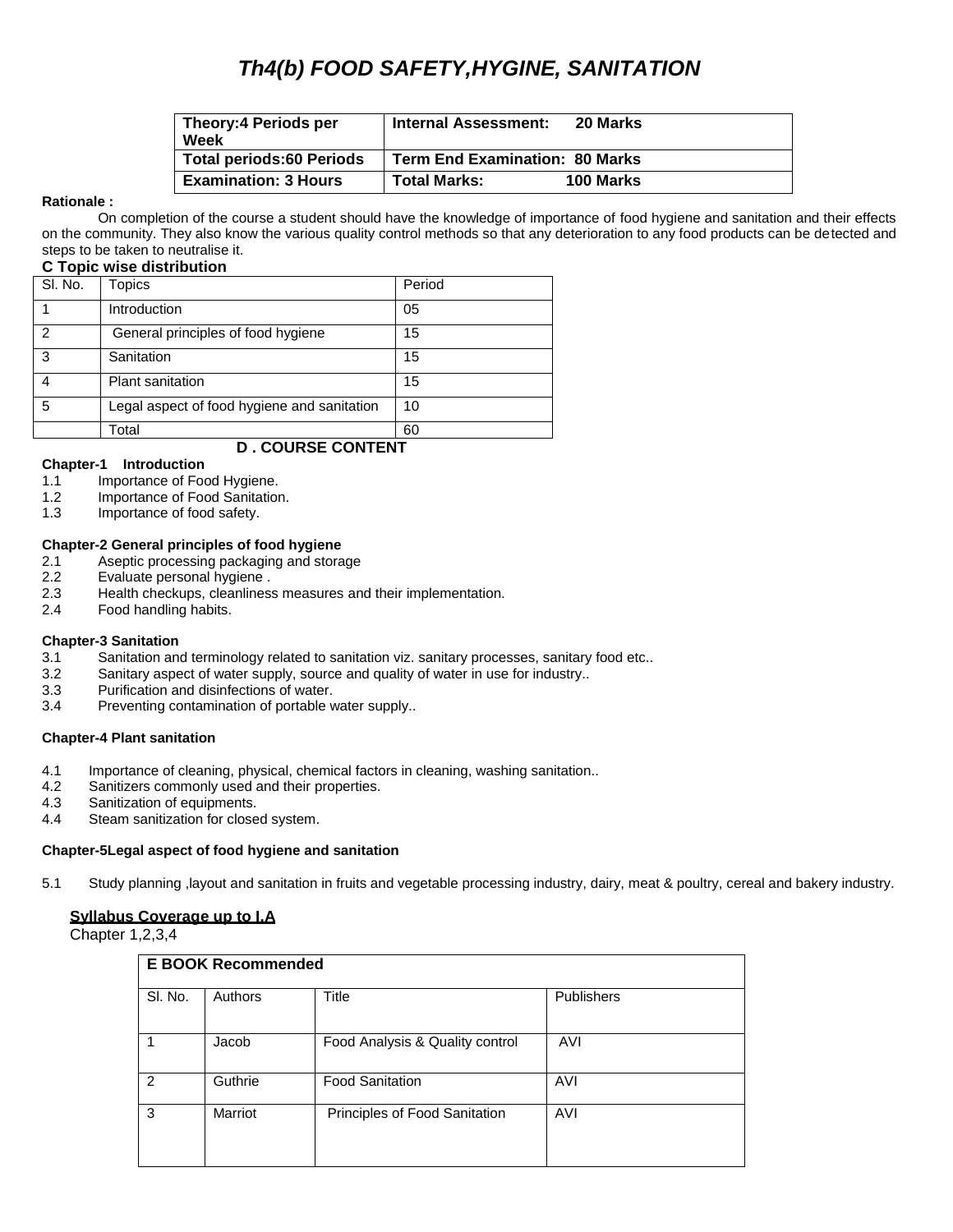### **Pr1. PLANT SAFETY MANAGEMENT LABORATORY Common to Chemical, Biotechnology & Food Technology**

| Practical:3 Periods per Week | Sessional:       | 25 marks |
|------------------------------|------------------|----------|
|                              | End Examination: | 25 marks |
| Total periods: 45 Periods    | Total Marks:     | 50 Marks |

#### **A. Rationale:**

Workplace safety is very important for each and every employee in the industry because all the workers desire to work in a safe and protected atmosphere. Health and safety is the key factor for all the industries in order to promote the wellness of both employees and employers. It is a duty and moral responsibility of the company to look after the employee's protection.

Students will learn the to use basic safety equipments used in industry through practically using it in Laboratory

#### B. **Objectives :**

After completion of Practical of Plant Safety Management Practice, the student will be able to :

- 1. Use personal protective equipment properly in work place
- 2. Understand the understand the causes of industrial disaster
- 3. Can distinguigh types of fire and can extinguish small scale fire
- 4. Provide firstaid to accident victims

### *EXPERIMENT Wise Distribution of Periods*

| SL.            | Experiment                                                                                               | Period |
|----------------|----------------------------------------------------------------------------------------------------------|--------|
| No.            |                                                                                                          |        |
|                | Demonstration of Personal Protective Equipment such as<br>Nose Mask, various types of Safety goggles etc | 06     |
| $\overline{2}$ | Use of Fire extinguisher                                                                                 | 09     |
| 3              | Hazop and Hazon Study                                                                                    | 06     |
|                | Analysis of cases of Industrial disaster                                                                 | 03     |
| 5              | Study on latest advances in PPE                                                                          | 06     |
| 6              | <b>First Aid Training</b>                                                                                | 15     |
|                | Total                                                                                                    | 45     |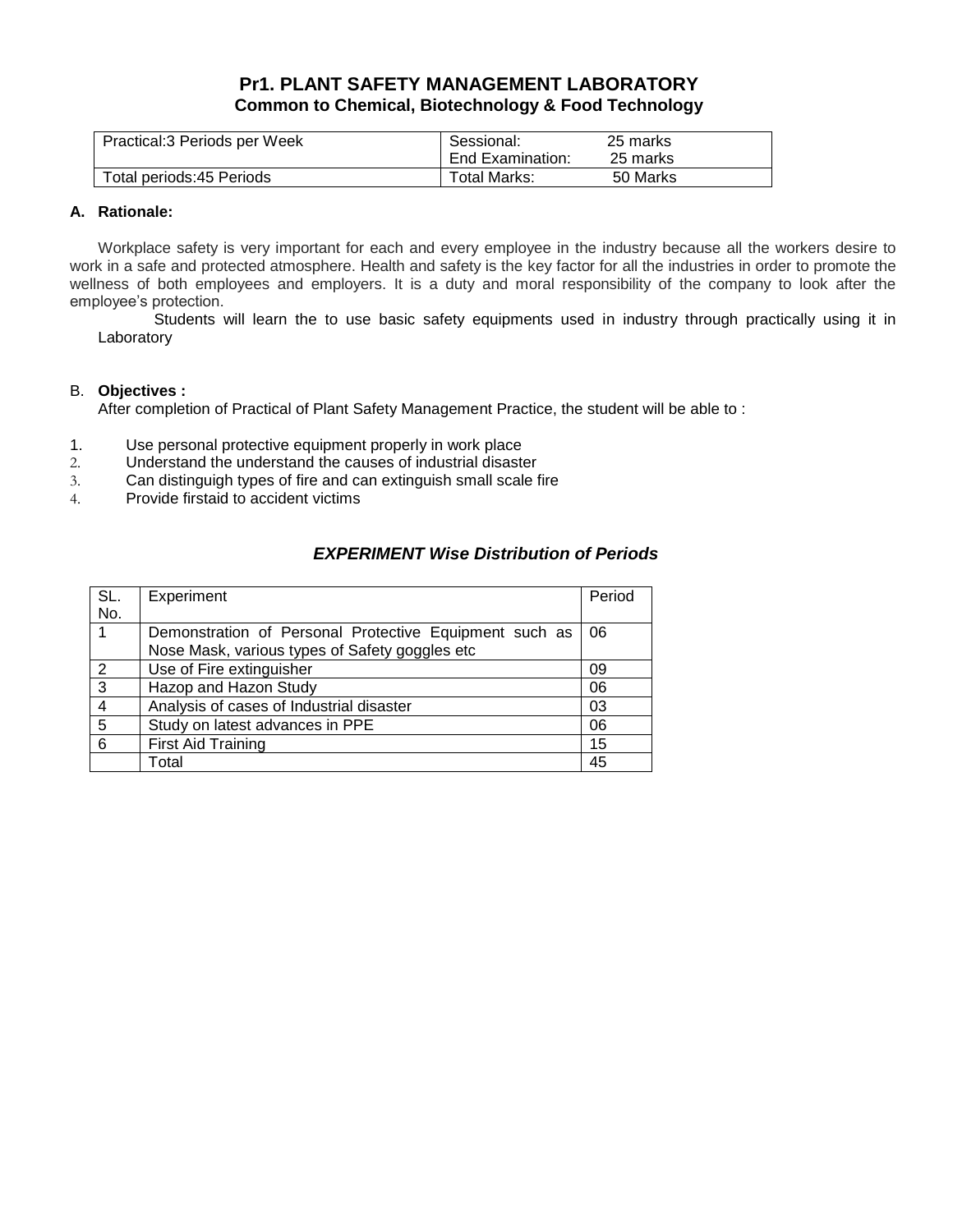## **Pr.2. MEAT AND POULTRY TECHNOLOGY PRACTICAL**

| Practical: 3 Periods per Week | Sessional:<br>End Examination: | 25 marks<br>25 marks |
|-------------------------------|--------------------------------|----------------------|
| Total periods: 45 Periods     | Total Marks:                   | 50 Marks             |

### *EXPERIMENT Wise Distribution of Periods*

| Sr No          | <b>Content</b>                                             | No of periods |
|----------------|------------------------------------------------------------|---------------|
| 1              | Visit city slaughterhouse and city market.                 | 4             |
| $\overline{2}$ | slaughtering and dressing of meat poultry bud.             | 6             |
| 3              | Identify the parts of meat / poultry                       | 5             |
| $\overline{4}$ | Study of processing of meat (curing)                       | 5             |
| 5              | Prepare sausage and ham                                    | 5             |
| $\,6$          | Microbial Examination and chemical composition of<br>meat. | 10            |
| $\overline{7}$ | Asses egg quality                                          | 5             |
| 8              | Prepare meat products                                      | 5             |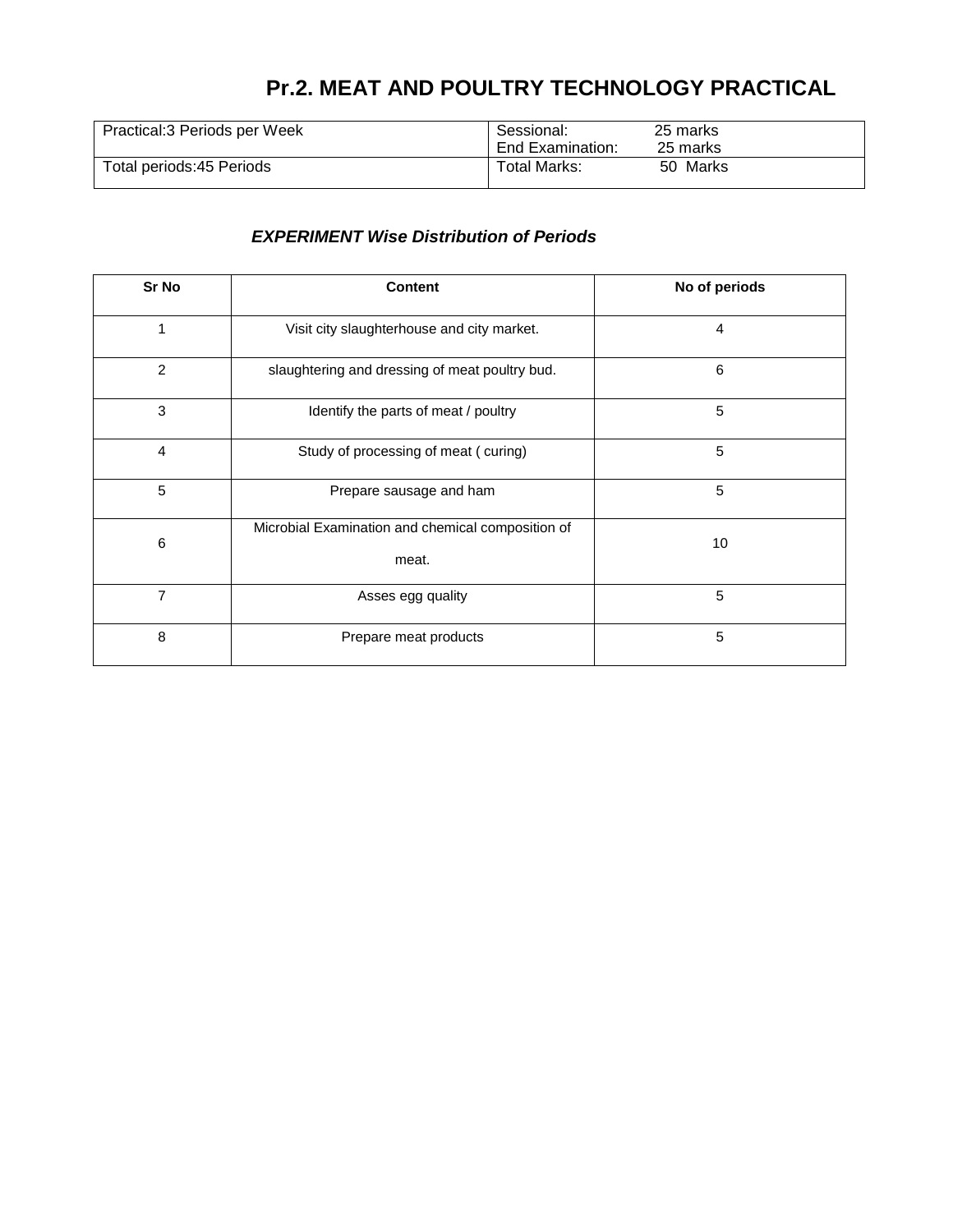## **Pr3. CEREAL TECHNOLOGY LAB**

| Practical: 3 Periods per Week | Sessional:<br>End Examination: | 25 marks<br>50 marks |
|-------------------------------|--------------------------------|----------------------|
|                               |                                |                      |
| Total periods: 45 Periods     | Total Marks:                   | 75 Marks             |

#### *EXPERIMENT Wise Distribution of Periods*

| Sr <sub>No</sub> | Content                                                                                                                                        | No of period |
|------------------|------------------------------------------------------------------------------------------------------------------------------------------------|--------------|
| 1                | Determination of physical properties of different cereal grains.                                                                               | 03           |
| 2                | Determine moisture content of different grains.                                                                                                | 03           |
| 3                | Determination of sedimentation value of the Maida.                                                                                             | 03           |
| 4                | Determination of alcoholic acidity of the sample of the wheat flour/Maida.                                                                     | 03           |
| 5                | To determine the water absorption capacity of the Maida.                                                                                       | 03           |
| 6                | Determination of adulterant (NaHCO3) in wheat flour/Maida                                                                                      | 03           |
| $\overline{7}$   | Estimation of Protein content of different Cereals and Legumes.                                                                                | 03           |
| 8                | Assessment of market samples of wheat, nice, and pulses for conforming to some<br>PFA specifications.                                          | 03           |
| 9                | Storage studies of cereal and legume grains having different moisture levels.                                                                  | 03           |
| 10               | Determination of Gluten content in wheat flour samples.                                                                                        | 03           |
| 11               | Determination Polenske value of wheat flours.                                                                                                  | 03           |
| 12               | Visit to wheat flour mill and rice mill                                                                                                        | 03           |
| 13               | Visit to baking industries and corn processing plant                                                                                           | 03           |
| 14               | Preparation of expanded & puffed rice from raw and parboiled materials and<br>assessment of quality of products including expansion in volume. | 03           |
| 15               | Preparation of Bread, cake, biscuits & cereal based baby & infant foods.                                                                       | 03           |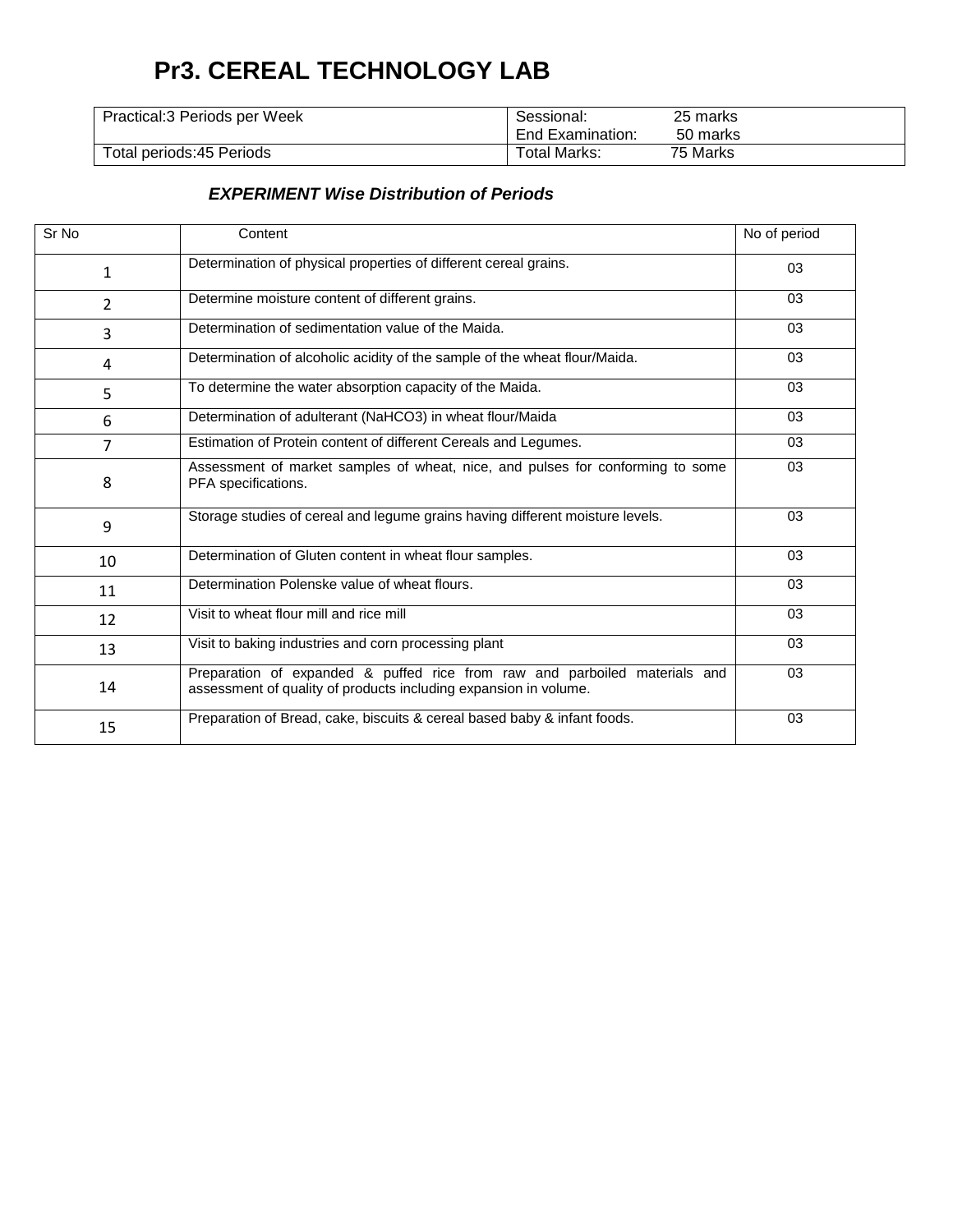## **Pr4. PROJECT Phase - II**

| Name of the Course: Diploma in Food Technology |         |                            |                      |
|------------------------------------------------|---------|----------------------------|----------------------|
| Course code:                                   |         | Semester                   | $\kappa^{\text{th}}$ |
| <b>Total Period:</b>                           | 135     | Examination                | 3 hrs                |
| Lab. periods:                                  | 9P/week | Sessional                  | 50                   |
| Maximum marks:                                 | 150     | <b>End Sem Examination</b> | 100                  |

### **RATIONALE**

Students' Project Work aims at developing innovative skills in the students whereby they apply the knowledge and skills gained through the course covered in many subjects and Labs, by undertaking a project. The prime emphasis of the project work is to understand and apply the basic knowledge of the principles of Food engineering and practices in real life situations, so as to participate and manage a large Food engineering projects, in future. Entire Project spreads over 5<sup>th</sup> and 6<sup>th</sup> Semester. Part of the Project covered in 5th Semester was named as *Project Phase-I* and balance portion to be covered in 6th Semester shall be named as *Project Phase-II*.

### **OBJECTIVES**

After undergoing the Project Work, the student will be able to:

- Implement the theoretical and practical knowledge and skills gained through various subjects/courses into an application suitable for a real practical working environment, preferably in an industrial environment.
- Develop software packages or applications and implement these for the actual needs of the community/industry.
- Identify and contrast gap between the technological knowledge acquired through curriculum and the actual industrial need and to compensate it by acquiring additional knowledge as required.
- Carry out cooperative learning through synchronous guided discussions within the class in key areas, asynchronous document sharing and discussions, as well as prepare collaborative edition of the final project report.
- To achieve real life experience in Project design.
- To develop the skill of writing Project Report

### **Project Phase-I and Phase-II**

The Project work duration covers 2 semesters( $5<sup>th</sup>$  and  $6<sup>th</sup>$  sem). The Grouping of students, selection of Project, assignment of Project Guide to the Group was done in the beginning of  $5<sup>th</sup>$  semester under Project Phase-I. The students were allowed to study literature, any existing system and then define the Problem/objective of the Project. Preliminary work and Design of the system also have to be complete in Phase-I. Development may also begin in this phase. Project Milestones are to be set so that progress can be tracked .

In Phase-II Development, Testing, Documentation and Implementation have to be complete.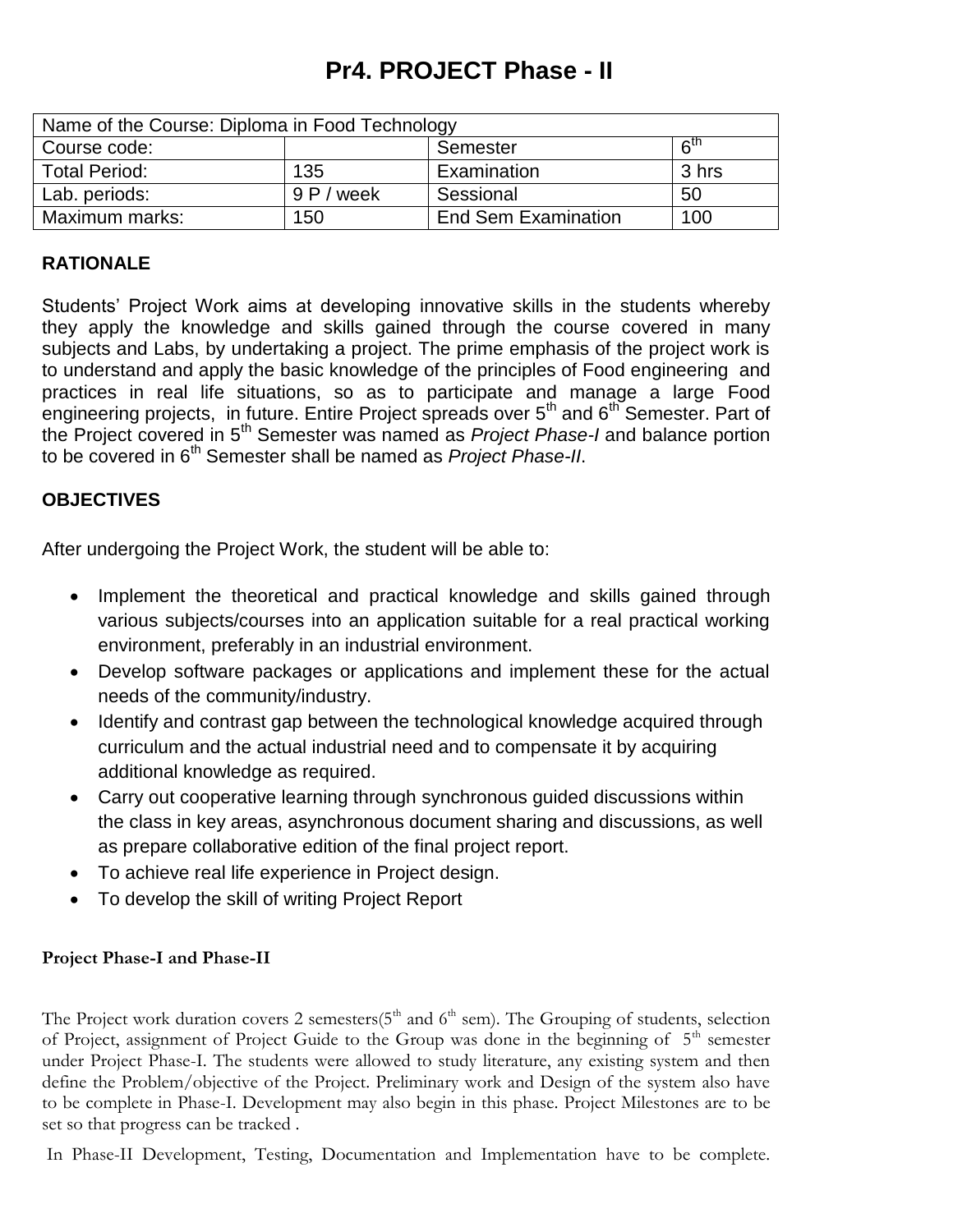Project Report have to be prepared and complete in Phase-II. All Project reports should be organized uniformly in proper order, irrespective of group. Teacher Guides can make suitable alteration in the components of Task and schedule.

At the end of Project Phase-II in  $6<sup>th</sup>$  semester there shall be one presentation by each group on whole Project work undertaken by them.

A suggestive criterion for assessing student performance by the external (preferably person from industry) and internal (teacher) examiner is given in table below:

| SI. No.        | <b>Performance Criteria</b>           |
|----------------|---------------------------------------|
|                |                                       |
|                |                                       |
| 1.             | Selection of project assignment       |
| 2.             | Planning and execution of             |
|                | considerations                        |
| 3.             | Quality of performance                |
| 4.             | Providing solution of the problems or |
|                | production of final product           |
| 5.             | Sense of responsibility               |
| 6.             | Self expression/communication/        |
|                | <b>Presentation skills</b>            |
| 7 <sub>1</sub> | Interpersonal skills/human relations  |
| 8.             | <b>Report writing skills</b>          |
| 9              | Viva voce                             |

The teachers are free to evolve other criteria of assessment, depending upon the type of project work.

It is proposed that the institute may organize an annual exhibition of the project work done by the students and invite leading Industrial organisations to such an exhibition.

The Project Report need to be prepared as per standard format and following is the indicative format. The Teacher Guide may make minor alteration keeping the sense in tact.

### Organization of Project Report

### 1. Cover page:

It should contain the following ( in order)

- (i) Title of the Project
- (ii) "Submitted in partial fulfillment of the requirements for the Diploma in <Branch Name>‖
- (iii) By Name of the Student(s)
- (iv) Logo of the Institution
- (v) Branch Name/Depart Name and Institution Name with Address
- (vi) Academic Year
- 2. 1<sup>st</sup> Inner page
	- Certificate:

It should contain he following

―This is to certify that the work in this Project Report entitled <Project Title> by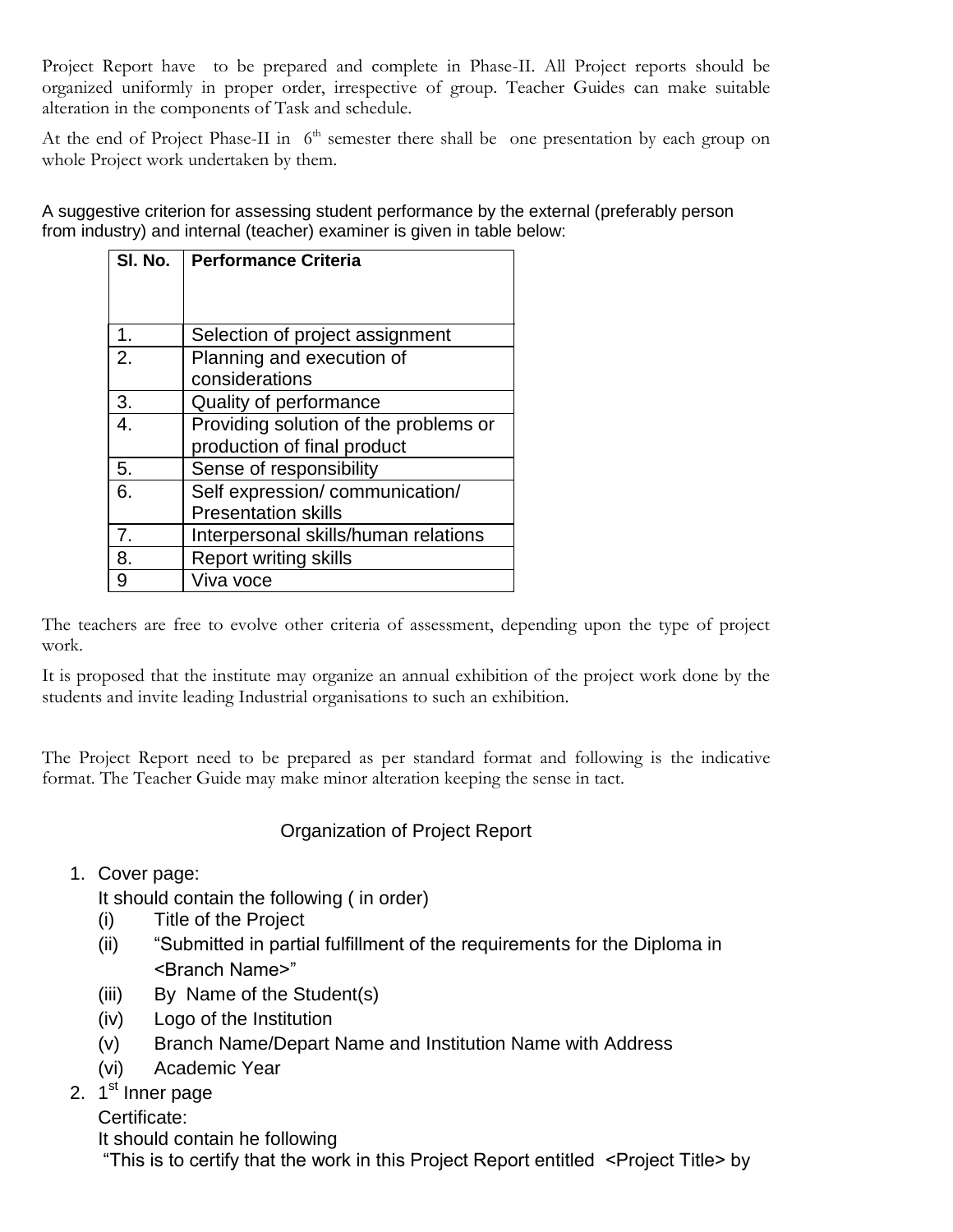<Name of student(s)> has been carried out under my supervision in partial fulfillment of the requirements for the Diploma in <Branch Name>" during session <session > in <Branch /Department Name> of <lnstitute name> and this work is the original work of the above student(s).

Seal and signature of the Supervisor/Guide with date

- 3. 2<sup>nd</sup> Inner Page
	- Acknowledgement by the Student(s)
- 4. Contents.
- 5. Chapter wise arrangement of Reports
- 6. Last Chapter: Conclusion
	- It should contain
	- (i) Conclusion
	- (ii) Limitations
	- (iii) Scope for further Improvement
- 7. References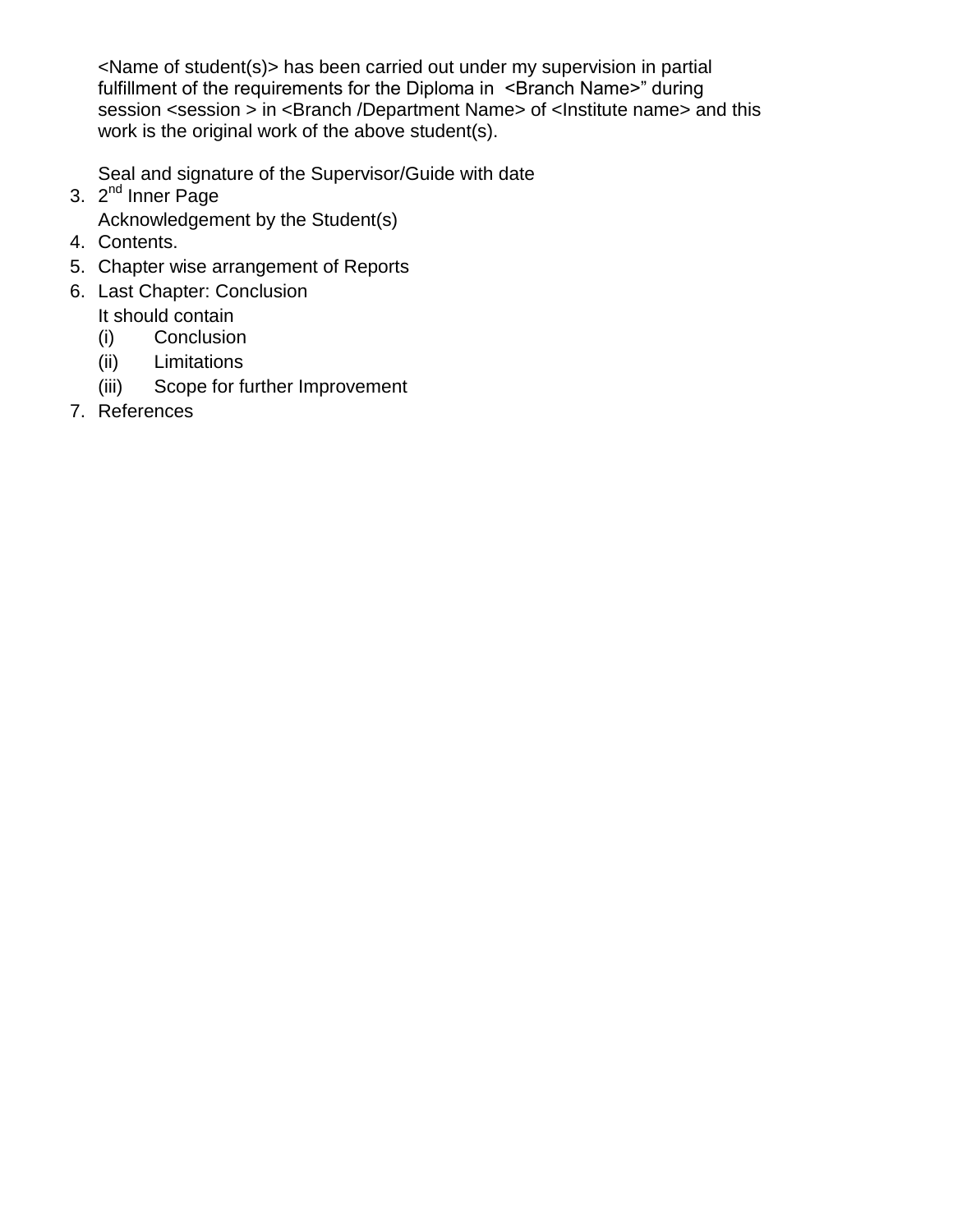# **Pr-5 LIFE SKILL**

### **(Common to All Branches)**

| <b>Practical</b>               | 2 Periods per<br>week | <b>Sessional</b>   | 25 Marks |
|--------------------------------|-----------------------|--------------------|----------|
| <b>Total</b><br><b>Periods</b> | <b>30 Periods</b>     | <b>Total Marks</b> | 25 Marks |

**Objective:** After completion of this course the student will be able to**:**

- Develop team spirit i.e. concept of working in team
- Apply problem solving skills for a given situation
- Use effective presentation techniques
- Apply task management techniques for given projects
- Enhance leadership traits
- Resolve conflict by appropriate method
- Survive self in today's competitive world
- Face interview without fear

## **DETAIL CONTENTS:**

### **1. SOCIAL SKILL**

Society, Social Structure, Develop Sympathy and Empathy Swot Analysis – Concept, How to make use of SWOT Inter personal Relation**:** Sources of conflict, Resolution of conflict , Ways to enhance interpersonal relation

### **2. PROBLEM SOLVING**

Steps of Problem solving**:** 

- $\blacksquare$  Identify and clarify the problem,
- **Information gathering related to problem,**
- **Evaluate the evidence.**
- **Consider alternative solutions and their implications,**
- Choose and implement the best alternative,
- **Review**
- **Problem solving techniques:**
- 1) Trial and error, 2) Brain storming, 3) Lateral (Out of Box) thinking

### **3. PRESENTATION SKILL**

Body language , Dress like the audience

Posture, Gestures, Eye contact and facial expression. STAGE FRIGHT, Voice and language – Volume, Pitch, Inflection, Speed, Pause Pronunciation, Articulation, Language, Practice of speech. Use of AV aids such as Laptop with LCD projector, white board etc.

### **4. GROUP DISCUSSION AND INTERVIEW TECHNIQUES**

### *Group Discussion:*

Introduction to group discussion, Ways to carry out group discussion, Parameters— Contact, body language, analytical and logical thinking, decision making

*Interview Technique :*

Dress, Posture, Gestures, facial expression, Approach

Tips for handling common questions.

### **5. WORKING IN TEAM**

Understand and work within the dynamics of a groups.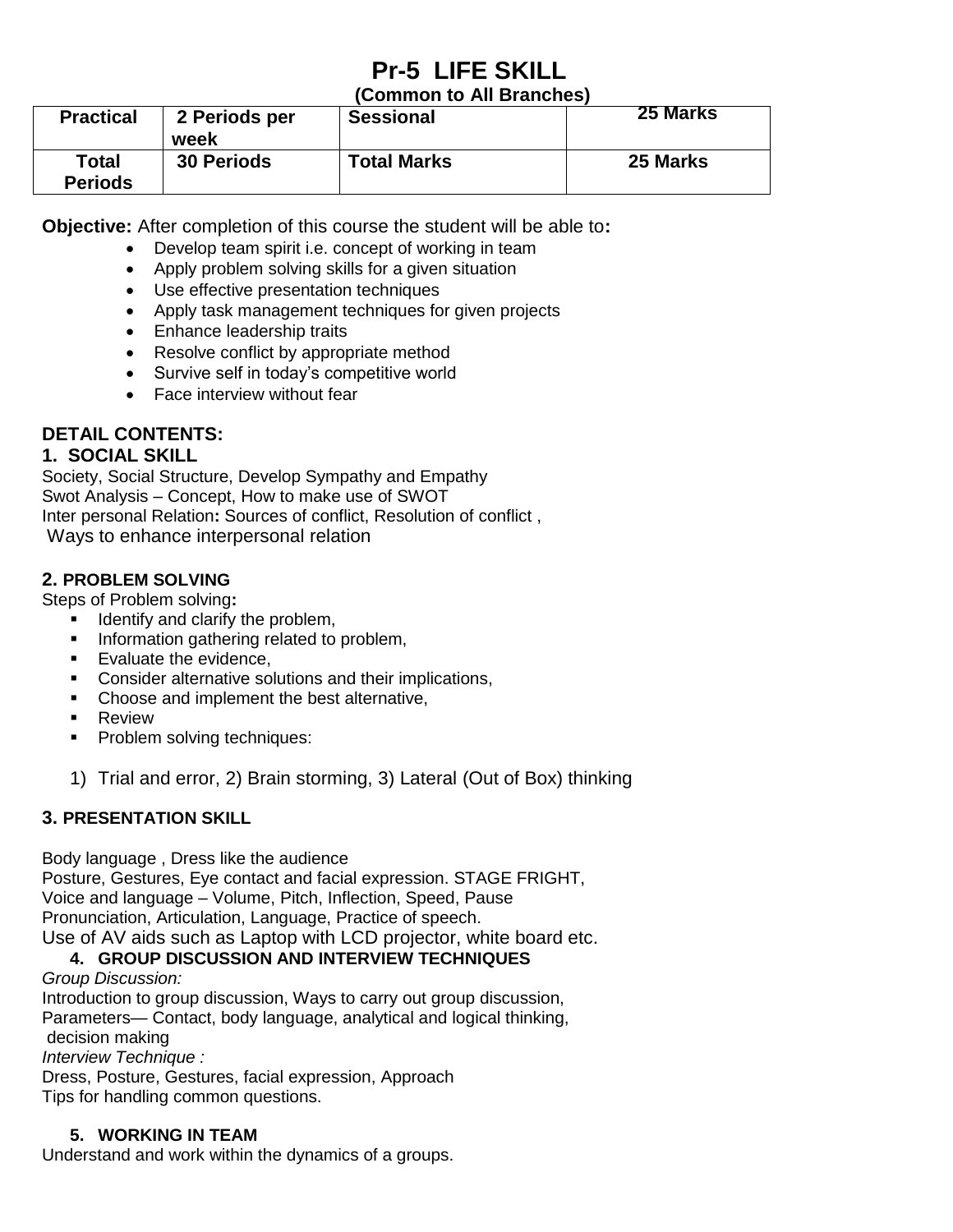Tips to work effectively in teams, Establish good rapport, interest with others and work effectively with them to meet common objectives, Tips to provide and accept feedback in a constructive and considerate way , Leadership in teams, Handling frustrations in group.

### **6. TASK MANAGEMENT**

Introduction, Task identification, Task planning , organizing and execution, Closing the task

### **PRACTICAL**

**List of Assignment:** *(Any Five to be performed including Mock Interview)*

### **1. SWOT analysis:-**

Analyse yourself with respect to your strength and weaknesses, opportunities and threats. Following points will be useful for doing SWOT.

a) Your past experiences,

b) Achievements,

c) Failures,

d) Feedback from others etc.

### **2. Solve the True life problem assigned by the Teacher.**

### **3. Working in a Team**

Form a group of 5-10 students and do a work for social cause e.g. tree plantation, blood donation, environment protection, camps on awareness like importance of cleanliness in slum area, social activities like giving cloths to poor etc.( One activity per group where Team work shall be exhibited)

### **4. Mock Interview**

### **5. Discuss a topic in a group and prepare minutes of discussion.**

### **6. Deliver a seminar for 5 minutes using presentation aids on the topic given by your teacher.**

### **7. Task Management**

Decide any task to be completed in a stipulated time with the help of teacher. Write a report considering various steps in task management (with Break up into sub tasks and their interdependencies and Time)

**Note**: -1. Please note that these are the suggested assignments on given contents/topic. These assignments are the guide lines to the subject teachers. However the subject teachers are free to design any assignment relevant to the topic.

**Note**: -2. The following Topics may be considered for Seminar/GD in addition to other Topics at the discretion of the Teacher.

(Comparison with developed countries, Occupational Safety, Health Hazard, Accident & Safety, First-Aid, Traffic Rules, Global Warming, Pollution, Environment, Labour Welfare Legislation, Labour Welfare Acts, Child Labour Issues, Gender Sensitisation ,Harassment of Women at Workplace)

### **METHODOLOGY:**

*The Teacher is to explain the concepts prescribed in the contents of the syllabus and then assign different Exercises under Practical to the students to perform.*

### **Books Recommended:-**

| <b>SI.No</b> | <b>Name of Authors</b> | <b>Title of the Book</b>    | Name of the<br><b>Publisher</b> |
|--------------|------------------------|-----------------------------|---------------------------------|
| l 0′         | E.H. Mc Grath, S.J.    | Basic Managerial Skills for | PHI                             |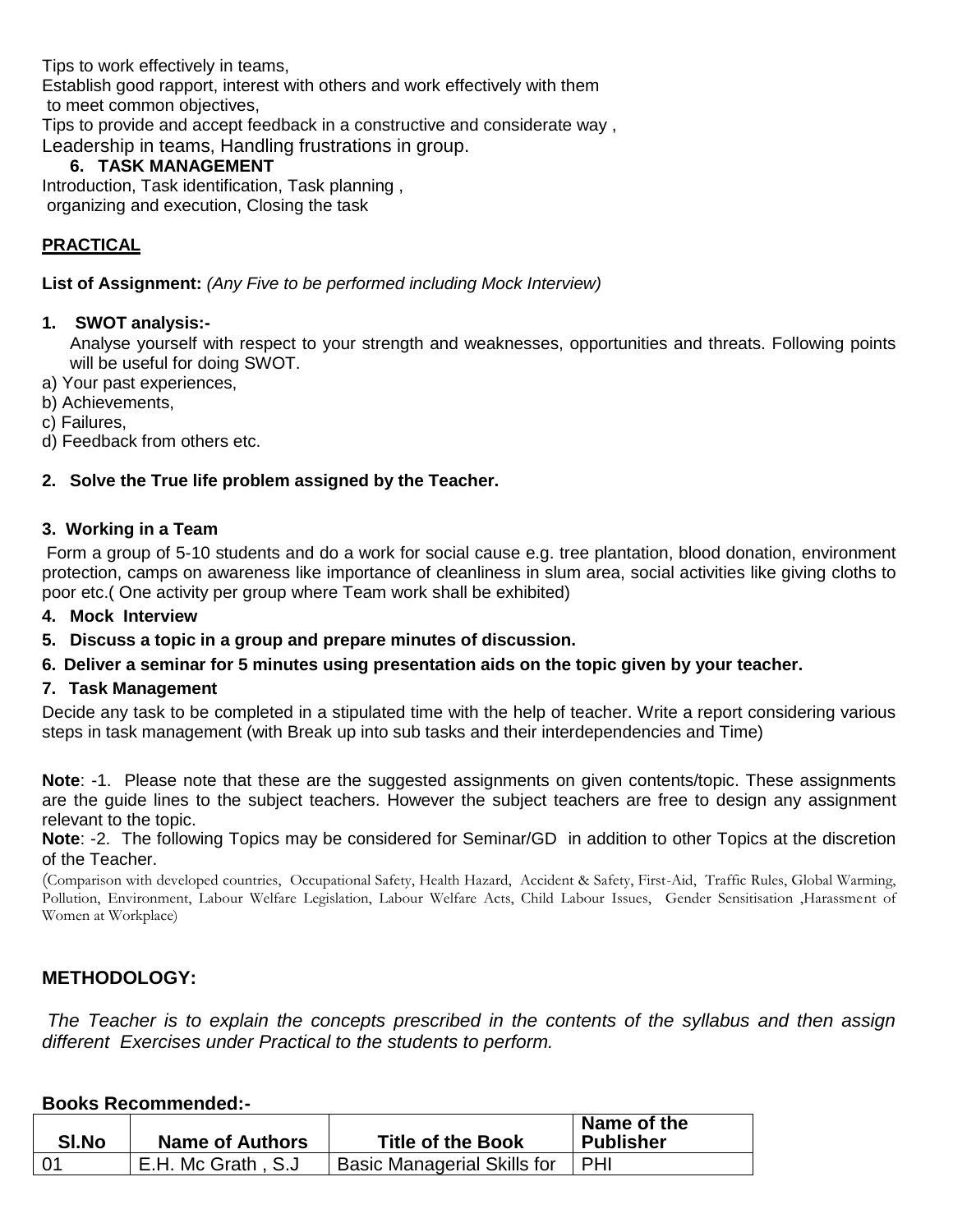|    |               | All                       |                           |
|----|---------------|---------------------------|---------------------------|
| 02 | Lowe and Phil | Creativity and problem    | Kogan Page (I) P          |
|    |               | solving                   | Ltd                       |
| 03 | Adair, J      | Decision making & Problem | Orient Longman            |
|    |               | Solving                   |                           |
| 04 | Bishop, Sue   | Develop Your              | Kogan Page India          |
|    |               | <b>Assertiveness</b>      |                           |
| 05 | Allen Pease   | Body Language             | <b>Sudha Publications</b> |
|    |               |                           | Pvt. Ltd.                 |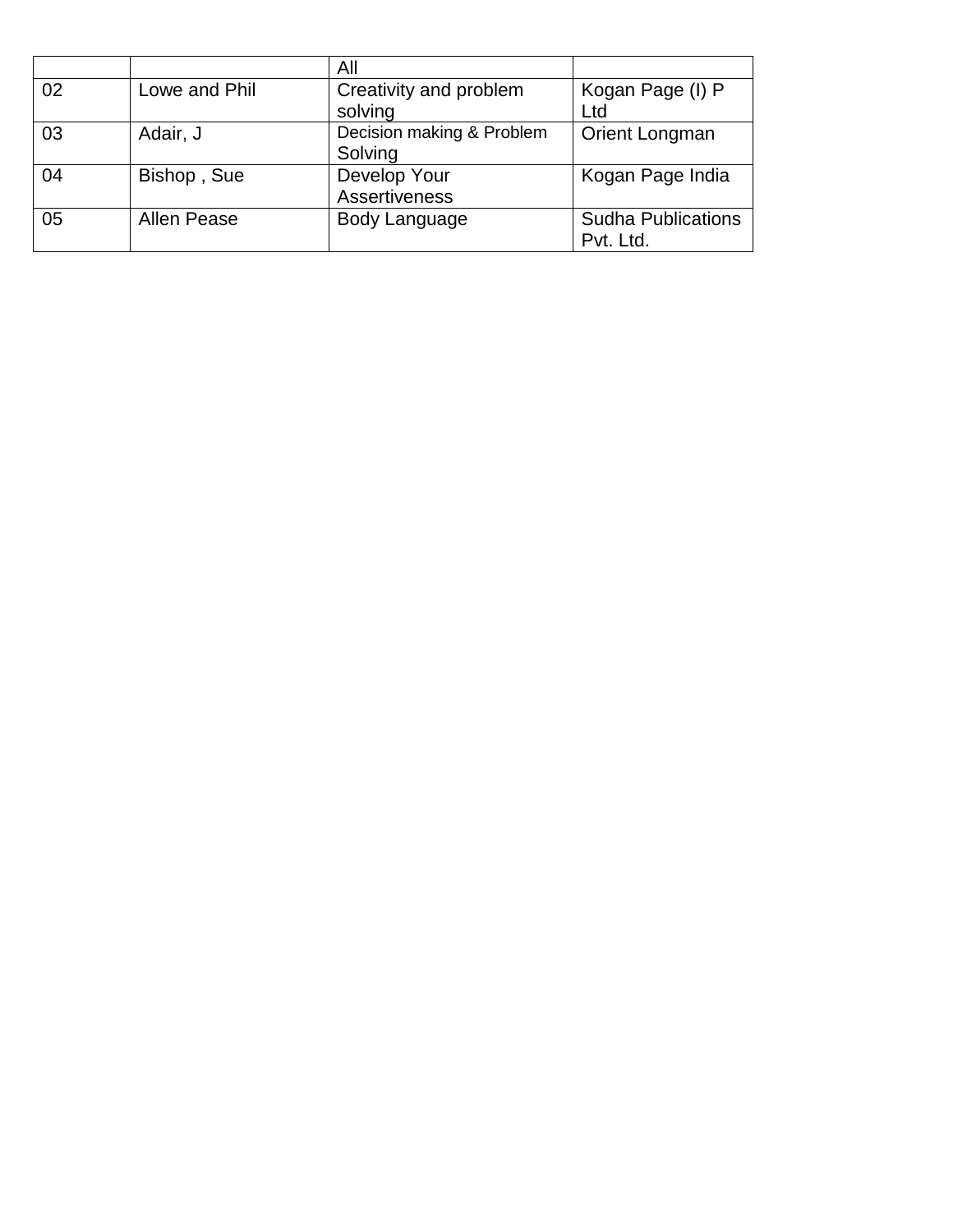| <b>PLANT SAFETY MANAGEMENT LABORATORY</b> |                                                             |                                           |  |
|-------------------------------------------|-------------------------------------------------------------|-------------------------------------------|--|
| Sr                                        | Name of equipment with specification                        | Quantity per student<br>strength up to 60 |  |
|                                           | Personal protective equipment for head, eye, ear protection | 01 set                                    |  |
| 2                                         | Fire extinguisher- $CO2$ type, dry powder type              | 02 no each                                |  |
| 3                                         | First Aid kit                                               | 04 set                                    |  |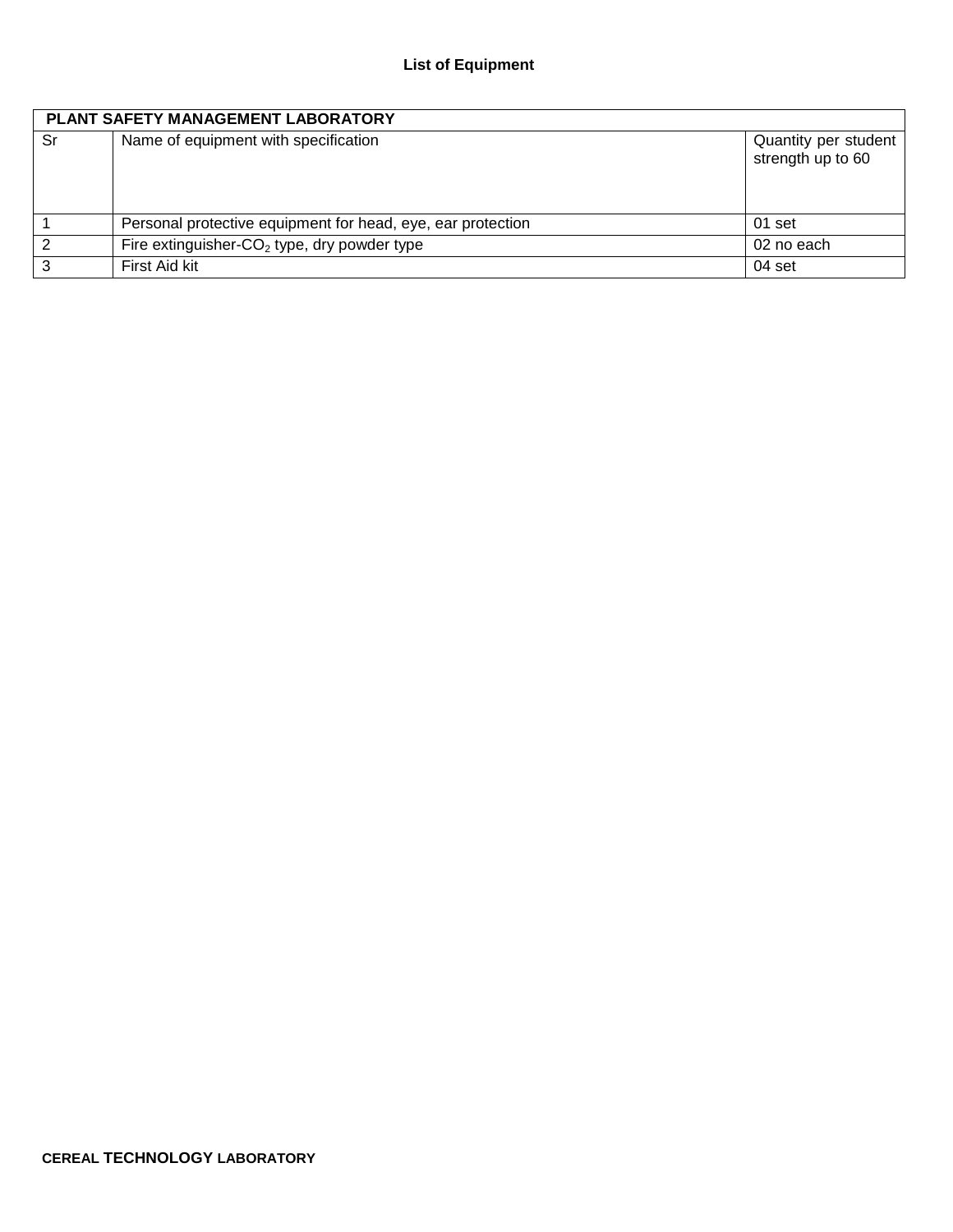| <b>SI</b>      | List of major equipments required for Cereal | Specification                                  | Quantity |
|----------------|----------------------------------------------|------------------------------------------------|----------|
| No.            | Technology Lab                               |                                                |          |
|                | Ribbon Blender                               | 'U' shaped & Horizontal blender equipped       | 01       |
| $\overline{2}$ | Electric deck Bakery oven                    | Model No .HTS90, Elect. Load 4.0Kw,inner       | 01       |
|                |                                              | chamber size 760*900 mm, baking capacity 60    |          |
|                |                                              | kg                                             |          |
| 3              | Flour mill                                   | 1.0HP Model with regulator                     | 01       |
|                |                                              |                                                |          |
|                |                                              |                                                |          |
|                |                                              |                                                |          |
| $\overline{4}$ | Dough Kneader                                | Capacity 10kg, Motor 1Hp-SS304                 | 01       |
|                |                                              |                                                |          |
|                |                                              |                                                |          |
|                |                                              |                                                |          |
| 5              | Twin drum dryer                              | Steam heated rollers, total drum surface area  | 01       |
|                |                                              | 0.125m                                         |          |
|                |                                              |                                                |          |
| 6              | Namkeen Maker                                |                                                | 01       |
|                |                                              | Capacity 10kg/hr Motor 1Hp-SS304               |          |
|                |                                              |                                                |          |
|                |                                              |                                                |          |
| $\overline{7}$ | <b>PH</b> Meter                              | With electrode type                            | 01       |
| 8              |                                              |                                                | 01       |
|                | Incubator                                    | Size-450*450*450mm                             |          |
|                |                                              |                                                |          |
| 9              | Spectrophotometer                            | Synchronic type 104, 760 nm                    | 01       |
|                |                                              |                                                |          |
| 10             | Muffle Furnance                              | Size-200*100*300mm                             | 01       |
|                |                                              |                                                |          |
| 11             | <b>Weighing Scale</b>                        | Table model weight 1gm-5 gm, total weight 2kg- | 01       |
|                |                                              | 5kg                                            |          |